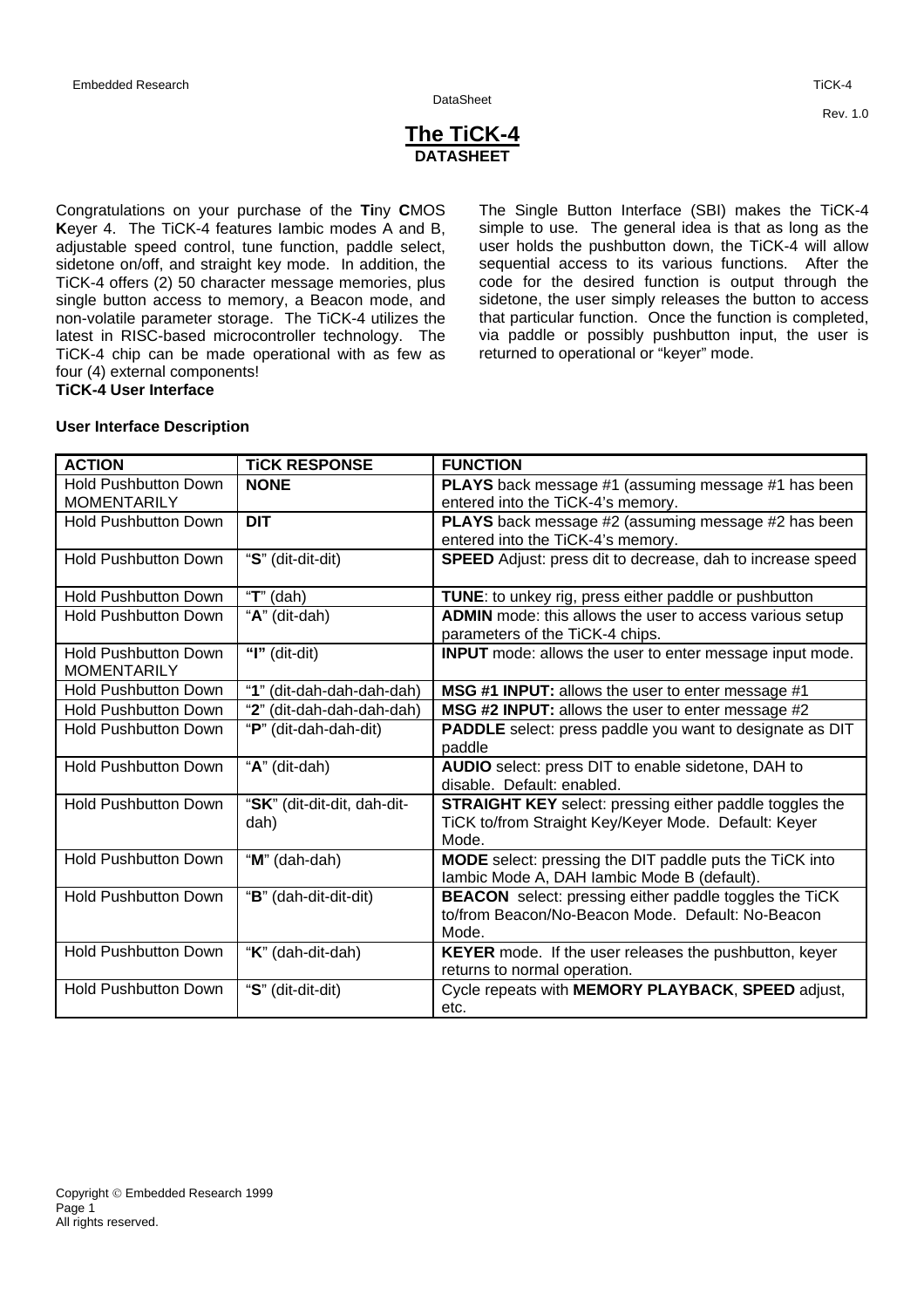Rev. 1.0

- **Functions**: If the user holds the pushbutton down continuously, the keyer will rotate through the functions listed. If the user releases the pushbutton after entering ADMIN mode, then pushing the button will allow access to the ADMIN functions: memory input, paddle select, audio select, straight key mode, and mode select. Completing any function within ADMIN mode returns the user to normal KEYER mode. **Upon power-up**, the **TiCK-4** will send "ditdit-dit-dit, dah" ("4") through the audio pin, and is identified by a **YELLOW** dot.
- **Speed adjust**: speed adjust continues as long as paddle is pressed; when paddle is released, speed is set at that point. Once the initial paddle is pressed, pressing the opposite paddle will cause the speed change to occur more quickly.
- **Memory Message** the TiCK-4 supports (2) 50 character message memories. The TiCK-4 starts consuming memory with the first element entered. Memory consumption ceases when either the user has pressed the pushbutton, or memory is totally consumed. When you have completed entering the message, hit the pushbutton to end input mode. Between the last element input and the press of the pushbutton, the TiCK-4 is entering spaces into memory (possibly a useful feature in Beacon Mode!).
- **Message Playback**: This option is not available, unless there is at least one message in memory. If message #1 is in memory, a single momentary press of the pushbutton will play it back. If message #2 is desired, then the pushbutton is pressed until a single "dit" is heard.
- **Straight Key Mode:** in order for straight key mode to function with a straight key, a mono (two wire) jack needs to be wired in parallel with the stereo (3 wire) paddle input jack. It is vital that one wire from the mono jack go to the ground jack on the paddle input; the other wire will work with either the dit or dah input.
- **Keyer Parameters**: the TiCK-4 uses its own internal Random Access Memory (RAM) to store its operating parameters such as speed, dit/dah paddles, Iambic mode, memory, etc. When power to the TiCK-4 is cycled, the values in RAM are lost and upon powerup the TiCK-4 uses its default values.
- **Audio Sidetone** if you elect to use a piezo audio device with the sidetone, it is to your benefit to power the TiCK-4 with as close to 5V DC as possible, in order to obtain the highest volume. Attach one piezo lead to PIN 3, the other to GROUND.
- **Beacon Mode** the TiCK-4 can be put into Beacon mode. In this mode, when the memory message is played, it will play and repeat until one of the paddles is hit. To repeat a given message, just play the message like you would if the TiCK-4 was not in Beacon mode.

Copyright © Embedded Research 1999 Page 2 All rights reserved.

- **Pushbutton** it is important that a Normally Open (NO) switch be used for input on PIN 4.
- **Current Usage** the TiCK-4, when not receiving input from the pushbutton or paddle inputs, will immediately go into "sleep" mode. In this state, the device draws about one microamp of current.
- **Parameters**  the TiCK-4 utilizes EEPROM memory for storing operating parameters. This means that you can power off the chip, and upon power-up, it will "remember" its parameters: speed, mode, paddle select, audio on/off. Note: memory messages are NOT stored in EEPROM memory, and will be lost when the power is turned off.

A schematic has also been supplied with this data sheet. It demonstrates an example circuit that we have built and tested. You may find the information helpful in building up the TiCK-4 into a working circuit. The TiCK-4 PC board supports this schematic. Please note that the voltage divider and capacitors on PIN 3 (Audio) may vary depending on the rig you're interfacing to.

One last thing: the TiCK-4 has a built-in timer to prevent it from loitering in the parameter setting menu. After approximately 8-10 seconds, the TiCK-4 will send a "K" and automatically exit the menu and go back to normal operating mode.

In addition to offering the TiCK-4 chips, we also offer full TiCK kits that include all board mounted parts, keyline and paddle jacks, piezo audio transducer, pushbutton, and PC board.

We're happy to provide you with products utilizing the latest in microcontroller technology for your Amateur Radio station. If you have any comments or ideas for current or future products, please contact us! We welcome you to visit our webpage to view our variety of accessories for your amateur radio needs.

Embedded Research PO Box 92492 Rochester, NY 14692

embres@frontiernet.net http://www.frontiernet.net/~embres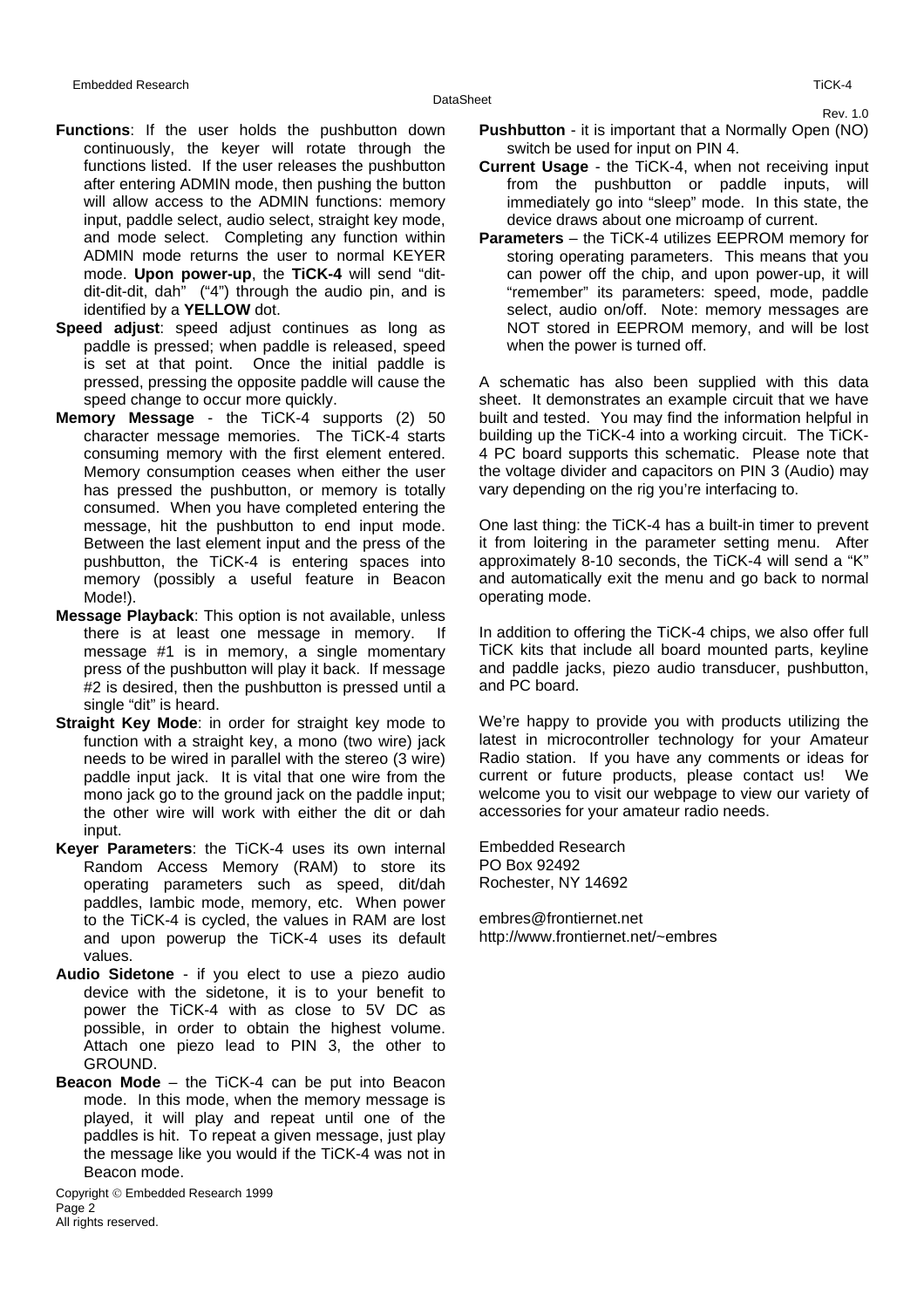DataSheet

Rev. 1.0



| PIN | <b>DESCRIPTION</b>           | PIN | <b>DESCRIPTION</b>                                |
|-----|------------------------------|-----|---------------------------------------------------|
|     | $VCC - 3-5 VDC$              |     | KEYLINE - LOGIC HIGH = KEYED. LOGIC LOW = UNKEYED |
|     | UNUSED                       |     | DAH - INPUT                                       |
|     | AUDIO - 625Hz NOMINAL        |     | DIT - INPUT                                       |
|     | PBIN - N.O. PUSHBUTTON INPUT |     | <b>GROUND</b>                                     |



Copyright © Embedded Research 1999 Page 3 All rights reserved.